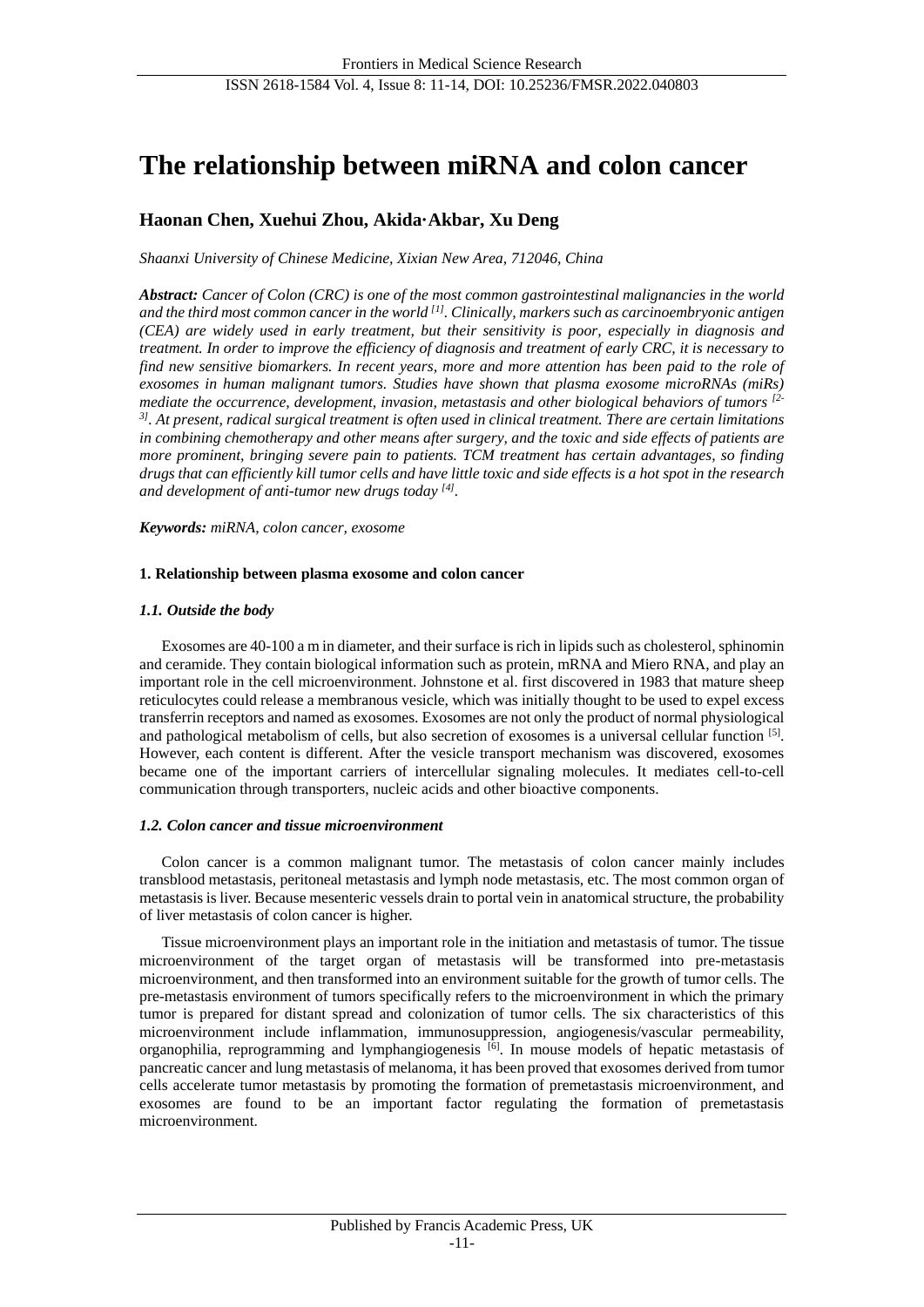## ISSN 2618-1584 Vol. 4, Issue 8: 11-14, DOI: 10.25236/FMSR.2022.040803

#### **2. Relationship between miRNA of different exosomes and colon cancer**

Studies have shown [7] that the expression profile of exosome miRNA is different in different stages of tumor development. Among them, the expressions of Mir-1246, Mir-150, Mir-21 and Mir-92a were increased during tumor development. Analysis of the expression of miRNA systems in multiple tumor samples revealed that the exosomes secreted by colon tumor cells are different from those secretedby normal cells because miRNA can carry important genetic information.

### *2.1. Expression of Mir-1246 in colon cancer*

Mir-124 is a typical stem-loop structure. Many studies have shown that Mir-1246 is controlled by the P53 pathway. It has been reported that members of the P53 family have anticancer activities, mainly regulating the expression of target genes at the transcriptional level [8]. Mature Mir-1246 and its complementary mRNA usually negatively regulate target genes through two mechanisms dependent on sequence complementarity.

Baraniskin et al. [9] believed that miR1246 was a serum tumor marker for pancreatic ductal adenocarcinoma and colon cancer. Serum analysis of primary human ductal adenocarcinoma of the pancreas (PDAC) nude mice showed that miR1246 could be hybridized with RNU2-1 fragment (RNU2- 1F) in patient serum. It is suggested that Mir-1246 can be released by target cells into the blood, emulsion and catheter fluid, but the release of miRNA is selective, and the selected release of miRNA may be associated with malignant tumors. This indicates that Mir-1246 is also correlated with colon cancer.

#### *2.2. Relationship between Mir-150 and colon cancer*

MiRNA is a class of small non-coding Rnas that negatively regulate the expression of target genes by interacting with the mRNA 3 'non-coding region of target genes, thus participating in a variety of cytological functions, including cell proliferation, apoptosis, differentiation, metabolism and regulation of endocrine system. Abnormal miRNA expression is associated with a variety of diseases including tumors. It has been found in tumor studies that miRNA is involved in the regulation of tumor cell proliferation, apoptosis, differentiation, drug resistance, invasion and metastasis, among which Mir-150 also plays an important role in the occurrence and development of tumors. Down-regulated mir-150 expression promotes tumor progression in colon cancer [10].

Chen et al. [11] found that the expression level of Mir-150 in colon cancer tissues was low. Moreover, there are many studies in the field of immune system and hematopoietic system. Studies have found that Mir-150 is also abnormally expressed in most solid tumor tissues. Wu et al. [12] confirmed that Mir-150 has oncogenic activity at the cellular level and promotes the proliferation of gastric cancer cells by inhibiting the expression of proto-oncogene EGR2, thus participating in the occurrence and development of tumors. More and more scholars have confirmed the low expression of Mir-150 in colon cancer tissues, which is different from many solid tumors.

### *2.3. Expression of Mir-21 in tumor cells*

Mir-21, located on chromosome 17Q23.1, plays a similar role to proto-oncogene and promotes malignant tumor progression by participating in the regulation of cell cycle and gene expression. It has been reported that Mir-21 can inhibit apoptosis and regulatory pathways, thus promoting the occurrence and progression of cancer <sup>[13]</sup>. A large number of data indicate that Mir-21 is a non-coding RNA closely related to tumor genesis and development, and it participates in regulating multiple aspects of tumor progression through targets of different genes. On the one hand, mir-21 is a good indicator for early diagnosis and prognosis due to the significant differential expression between tumor and healthy individuals. On the other hand, exosome Mir-21 is involved in the progression and drug resistance of a variety of tumors by regulating the expression of receptor cell target genes [14]. Numerous studies have found that the tumor microenvironment of mesenchymal cells and tumor cells themselves can release of high concentration miR - 21 secrete body outside, outside these secrete body can be caused by tumor cells to absorb around tumor cell phenotypic changes, at the same time, secrete body can be released into the blood or other body fluids involved in tumor metastasis and other biological processes [15].

## *2.4. Relationship between Mir-92a and colon cancer*

Cluster Mir-17-92 is the first discovered oncogene, which can be divided into four different families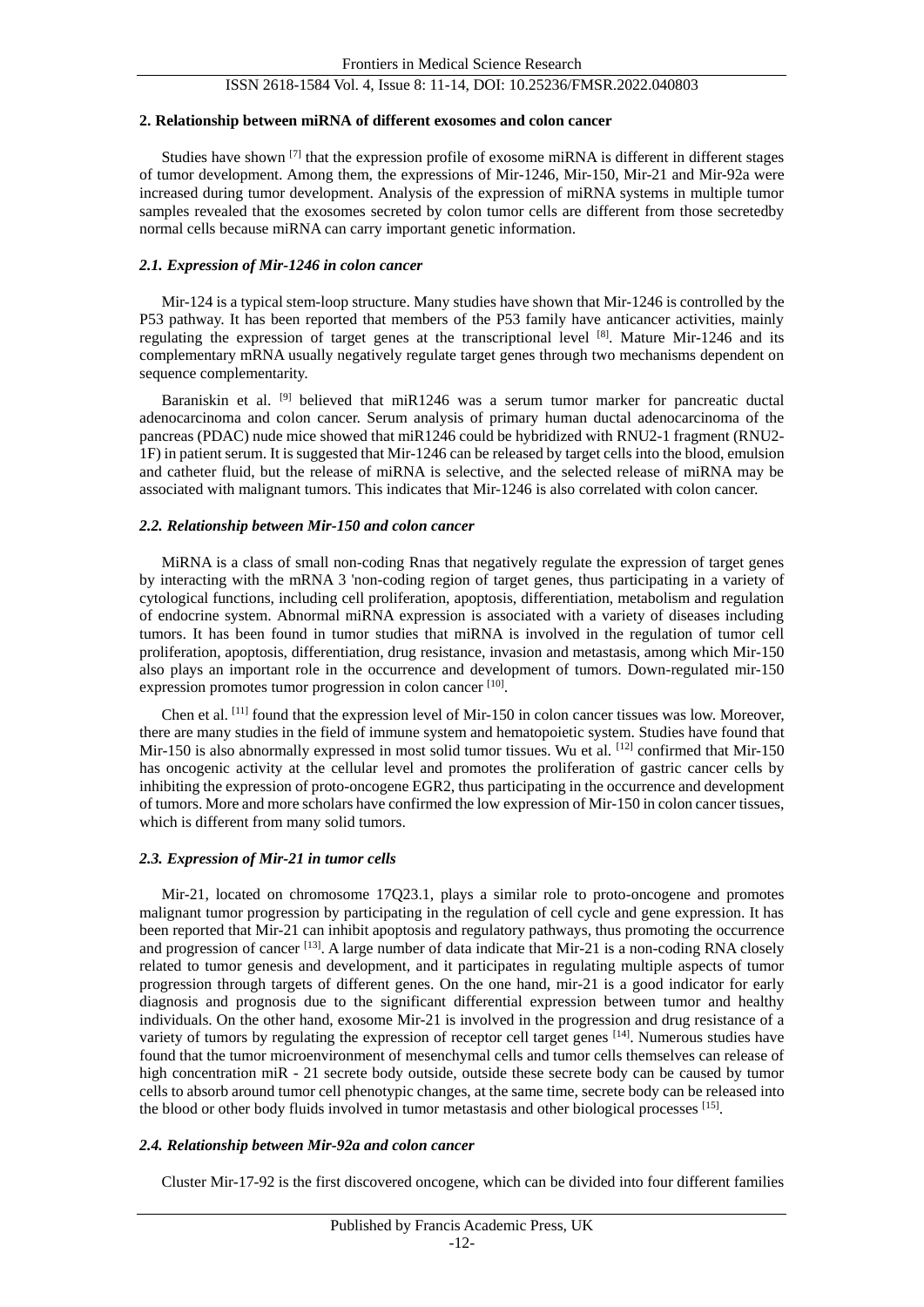# ISSN 2618-1584 Vol. 4, Issue 8: 11-14, DOI: 10.25236/FMSR.2022.040803

according to the homology of its gene sequence: Mir-17 family, Mir-18 family, Mir-19 family and Mir-92 family. Abnormal expression of Mir-92a family has been detected in a variety of tumors, and the abnormal expression of Mir-92a family is related to the occurrence and development of tumors. It can be found that Mir-92a family may have potential value as tumor markers [16]. Ng et al. found that mir-92a expression level was unrelated to TNM stage and tumor location. The plasma Mir-92a levels of patients with gastric cancer and inflammatory bowel disease were compared with those of healthy controls.

#### **3. Research progress and prospect of exosomes as carriers of Traditional Chinese medicine**

With the deepening of exosome research, more and more evidences show that exosome participate in the genesis and development of tumor through the delivery of Mir-. The expression of exosome Mir-in tumors, its value in early diagnosis and prognosis, and the molecular mechanism and related signal transduction pathways that regulate malignant biological behavior of tumors will become the focus of future research.

The involvement of exosomes in the development of colon cancer mostly starts from influencing its internal environment, and then participates in the occurrence, metastasis, immunity and drug resistance of colon cancer. Chinese medicine also intervenes in tumor treatment from the above aspects, so there is some relationship between Chinese medicine and exosome. Exosome has shown a good prospect in the diagnosis and treatment of colon cancer, but more studies are needed to prove the deep understanding of exosome, especially the relationship between Chinese medicine and exosome in the treatment of tumors. It remains to be solved to study the effect of Chinese medicine on tumor exosomes and explore a new development path of Chinese medicine for colon cancer treatment from the microscopic point of view.

#### **Acknowledgements**

This work was financially supported by Shaanxi College Students' innovation and entrepreneurship training program (No.: 202010716023).

### **References**

*[1] Zhu Yingchao, Hu Fei, Bu Shizhong. Research progress of obesity and colon cancer [J]. Chem biol, 2020, 40(04): 585-592.*

*[2] Xue Yuan, Li Peidong, Zhang Guangjun. Research progress of microRNAs of serum exosomes in patients with colorectal cancer [J]. Chin J general gynecol clin, 2020, 27(09): 1169-1174.*

*[3] Ingenito F, Roscigno G, Affinito A, et al. The role of exo-miRNAs in cancer: a focus on therapeutic and diagnostic applications. Int J Mol Sci, 2019, 20(19): E4687.*

*[4] Zhang Tao, Kang Xiangdong. Research progress of traditional Chinese and western medicine in the treatment of colon cancer [J]. Systemic medicine,2019,4(23):192-194.*

*[5] Li Xiao, Liu Lingying, Chai Jiake. Journal of PLA medical college, 2015, 36(10): 1042-1044+1051. (In Chinese)*

*[6] Fu Yawen, Gao Feng, DuYuzhen. The role of exosomes in the formation of microenvironment before tumor metastasis [J]. Modern oncology, 2020, 28(23): 4167-4170.*

*[7] Liu Hang, Li Xian, Zhang Lin, Wang Guanghui, Ding Jie. Progress and significance of exosomal miRNA in diagnosis of colorectal cancer [J]. Medical review, 2020, 26(21): 4219-4224.*

*[8] Suzuki H, Yamagata K, Sugimoto K, et al. Modulation of microRNA processing by Modulation of p53 [J]. Nature, 2009, 460 (7254): 529-533.*

*[9] Baraniskin A, Maike A, Steffen GJ, et al. Circulating U2 small nuclear RNA fragments as a novel diagnostic biomarker for pancreatic and colorectal Adenocarcinoma [J]. Int J Cancer, 2013, 132 (2): e48-E57.*

*[10] Sun W. The role of Mir-150 in the proliferation and metastasis of hepatocellular carcinoma and its related mechanisms [D]. Fourth Military Medical University, 2016.*

*[11] Chen X, Xu X, Pan B, et al. miR-150-5p suppresses tumor progression by targeting VEGFA in colorectal cancer [J]. Aging (Albany NY), 2018, 10(11): 3421-3437.*

*[12] Wu Q, Jin H, Yang Z, et al. Negatively-regulating function of mir-150 and negatively regulating the pro-apoptotic gene EGR2 [J]. Biochem Biophys Res Commun, 2010, 392 (3): 340-345.*

*[13] Liu Jie, Zhang Wentian, DU Jinbo. Expression of Mir-21 and C-Met in colon cancer and its clinical significance [J]. China medical review, 2020, 17(17): 121-124.*

*[14] Ma Q, Ma Q, Ma J, et al. The effect of astrocyte exosome Mir-21 on the migration of pancreatic*